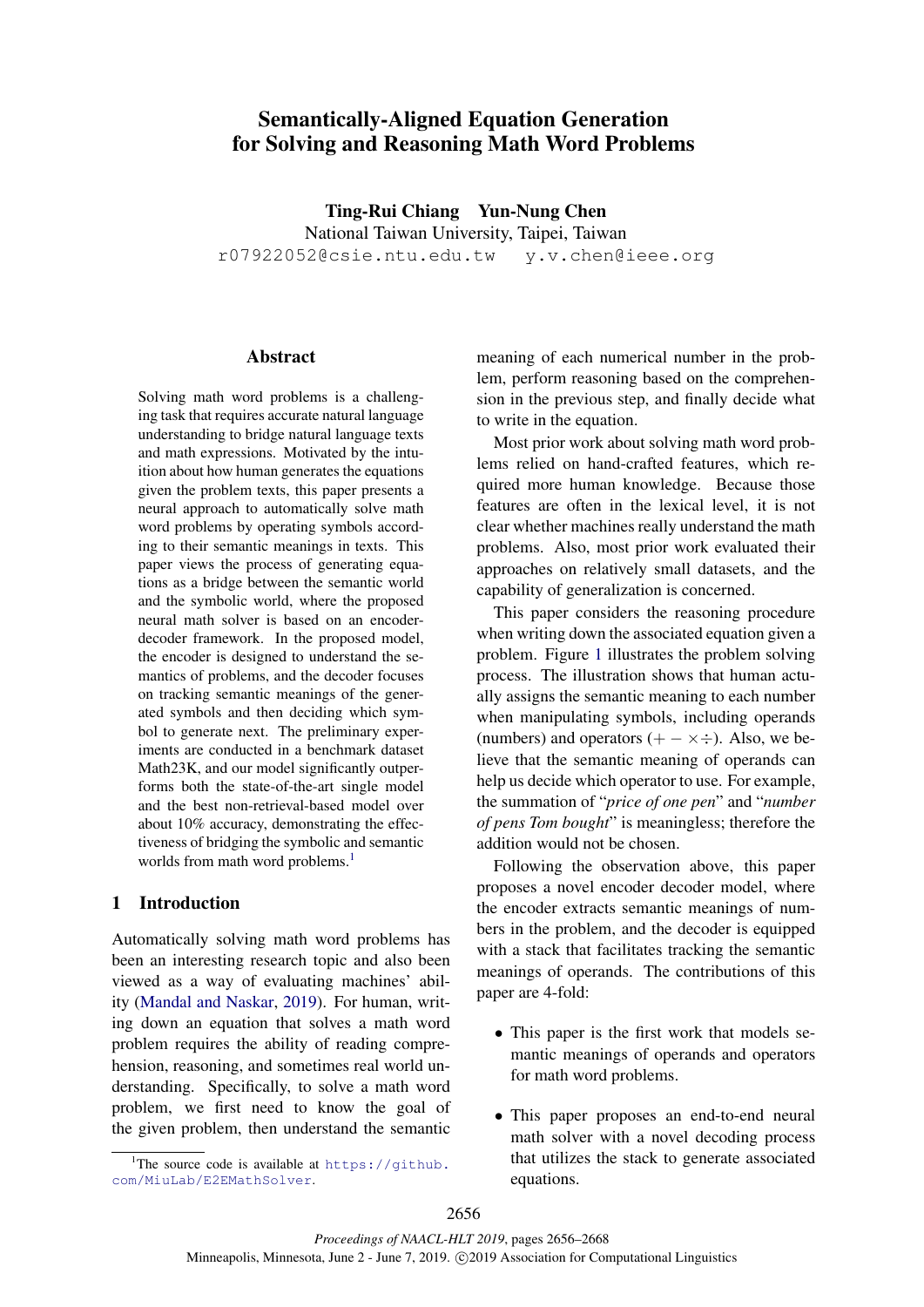



Figure 1: The solving process of the math word problem "*Each notebok takes* \$*0.5 and each pen takes* \$*1. Tom has* \$10. How many notebook can he buy after buying 5 pens?" and the associated equation is  $x = (10 - 1 \times 5) \div 0.5$ . The associated equation is  $x = (10 - 1 \times 5) \div 0.5$ .

- This paper achieves the state-of-the-art performance on the large benchmark dataset Math23K.
- This paper is capable of providing interpretation and reasoning for the math word problem solving procedure.

### 2 Related Work

There is a lot of prior work that utilized handcrafted features, such as POS tags, paths in the dependency trees, keywords, etc., to allow the model to focus on the quantities in the problems (Kushman et al., 2014; Hosseini et al., 2014; Roy et al., 2015; Roy and Roth, 2015; Koncel-Kedziorski et al., 2015; Roy et al., 2016; Upadhyay et al., 2016; Upadhyay and Chang, 2017; Roy and Roth, 2018; Wang et al., 2018). Recently, Mehta et al.; Wang et al.; Ling et al. attempted at learning models without predefined features. Following the recent trend, the proposed end-to-end model in this paper does not need any hand-crafted features.

Kushman et al. first extracted templates about math expressions from the training answers, and then trained models to select templates and map quantities in the problem to the slots in the template. Such two-stage approach has been tried and achieved good results (Upadhyay and Chang, 2017). The prior work highly relied on human knowledge, where they parsed problems into equations by choosing the expression tree with the highest score calculated by an operator classifier, working on a hand-crafted "trigger list" containing quantities and noun phrases in the problem, or utilizing features extracted from text spans (Roy et al., 2015, 2016; Koncel-Kedziorski et al., 2015). Shi et al. defined a Dolphin language to connect math word problems and logical forms, and generated rules to parse math word problems. Upadhyay et al. parsed math word problems without explicit equation annotations. Roy and Roth classified math word problems into 4 types and used rules to decide the operators accordingly. Wang et al. trained the parser using reinforcement learning with hand-crafted features. Hosseini et al. modeled the problem text as transition of world states, and the equation is generated as the world states changing. Our work uses a similar intuition, but hand-crafted features are not required and our model can be trained in an end-to-end manner. Some end-to-end approaches have been proposed, such as generating equations directly via a seq2seq model (Wang et al., 2017). Ling et al. tried to generate solutions along with its rationals with a seq2seq-like model for better interpretability.

This paper belongs to the end-to-end category, but different from the previous work; we are the first approach that generates equations with stack actions, which facilitate us to simulate the way how human solves problems. Furthermore, the proposed approach is the first model that is more interpretable and provides reasoning steps without the need of rational annotations.

## 3 End-to-End Neural Math Solver

Our approach composes of two parts, an encoder and a decoder, where the process of solving math word problems is viewed as transforming multiple text spans from the problems into the target information the problems ask for. In the example shown in Figure 1, all numbers in the problem are attached with the associated semantics. Motivated by the observation, we design an encoder to extract the semantic representation of each number in the problem text. Considering that human usually manipulates those numbers and operators (such as addition, subtraction, etc.) based on their semantics for problem solving, a decoder is designed to construct the equation, where the semantics is aligned with the representations extracted by the encoder. The idea of the proposed model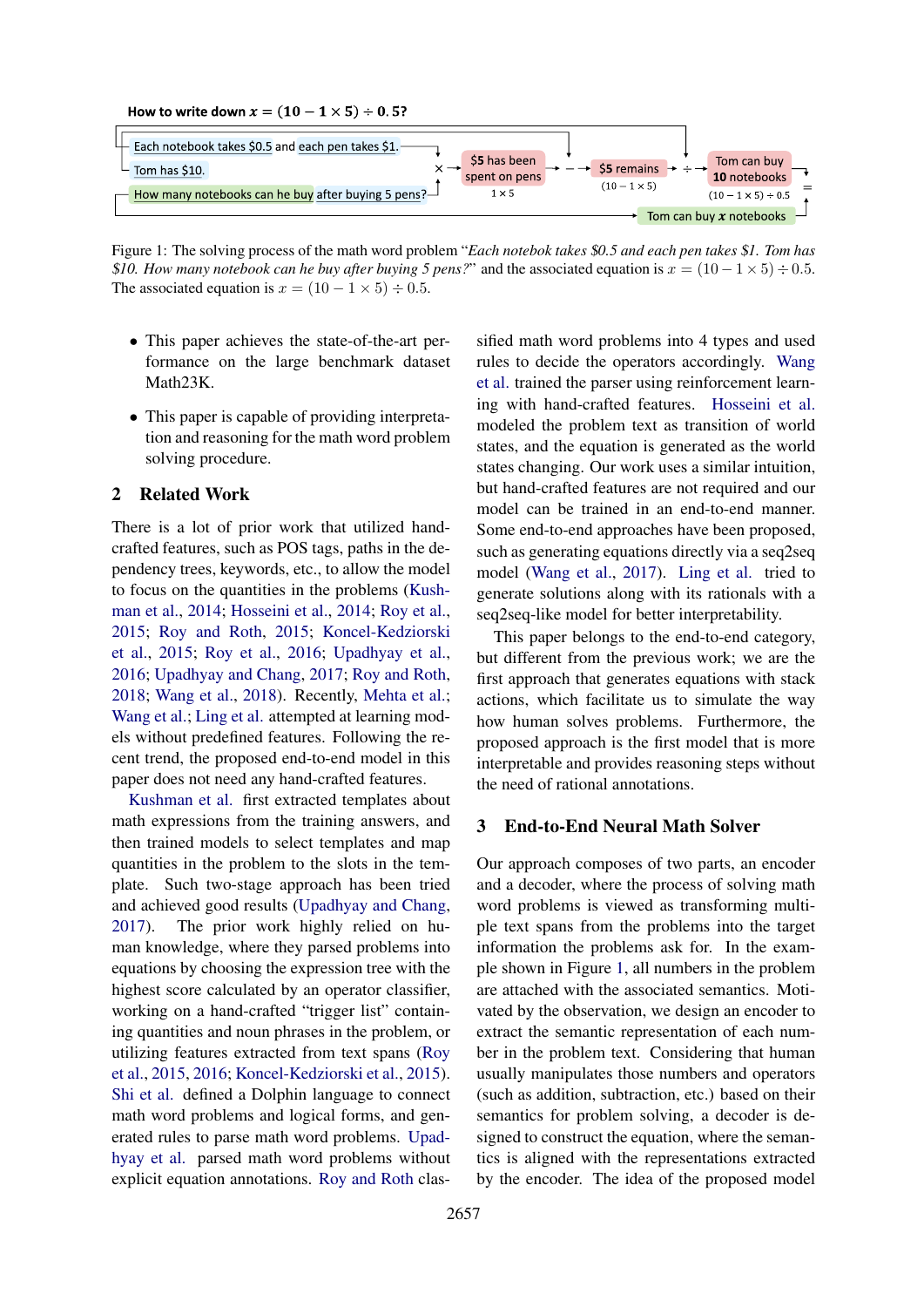

Figure 2: The encoder-decoder model architecture of the proposed neural solver machine.

is to imitate the human reasoning process for solving math word problems. The model architecture is illustrated in Figure 2.

## 3.1 Encoder

The encoder aims to extract the semantic representation of each constant needed for solving problems. However, the needed constants may come from either the given problem texts or domain knowledge, so we detail these two procedures as follows.

## 3.1.1 Constant Representation Extraction

For each math word problem, we are given a passage consisting of words  $\{w_t^P\}_{t=1}^m$ , whose word embeddings are  $\{e_t^P\}_{t=1}^m$ . The problem text includes some numbers, which we refer as constants. The positions of constants in the problem text are denoted as  $\{p_i\}_{i=1}^n$ . In order to capture the semantic representation of each constant by considering its contexts, a bidirectional long short-term memory (BLSTM) is adopted as the encoder (Hochreiter and Schmidhuber, 1997):

$$
h_t^E, c_t^E = \text{BLSTM}(h_{t-1}^E, c_{t-1}^E, e_t^P), \quad (1)
$$

and then for the  $i$ -th constant in the problem, its semantic representation  $e_i^c$  is modeled by the corresponding BLSTM output vector:

$$
e_i^c = h_{p_i}^E. \tag{2}
$$

### 3.1.2 External Constant Leveraging

External constants, including 1 and  $\pi$ , are leveraged, because they are required to solve a math word problem, but not mentioned in the problem text. Due to their absence from the problem text, we cannot extract their semantic meanings by

BLSTM in (2). Instead, we model their semantic representation  $e^{\pi}$ ,  $e^1$  as parts of the model parameters. They are randomly initialized and are learned during model training.

### 3.2 Decoder

The decoder aims at constructing the equation that can solve the given problem. We generate the equation by applying stack actions on a stack to mimic the way how human understands an equation. Human knows the semantic meaning of each term in the equation, even compositing of operands and operators like the term " $(10-1\times5)$ " in Figure 1. Then what operator to apply on a pair operands can be chosen based on their semantic meanings accordingly. Hence we design our model to generate the equation in a postfix manner: a operator is chosen base on the semantic representations of two operands the operator is going to apply to. Note that the operands a operator can apply to can be any results generated previously. That is the reason why we use "stack" as our data structure in order to keep track of the operands a operator is going to apply to. The stack contains both symbolic and semantic representations of operands, denoted as

 $S = [(v_{l_t}^S, e_{l_t}^S), (v_{l_t-1}^S, e_{l_t-1}^S), \cdots, (v_1^S, e_1^S)],$  (3)

where  $v^S$  of each pair is the symbolic part, such as  $x + 1$ , while  $e^{S}$  is the semantic representation, which is a vector. The components in the decoder are shown in the right part of Figure 2, each of which is detailed below.

### 3.3 Decoding State Features

At each decoding step, decisions are made based on features of the current state. At each step, fea-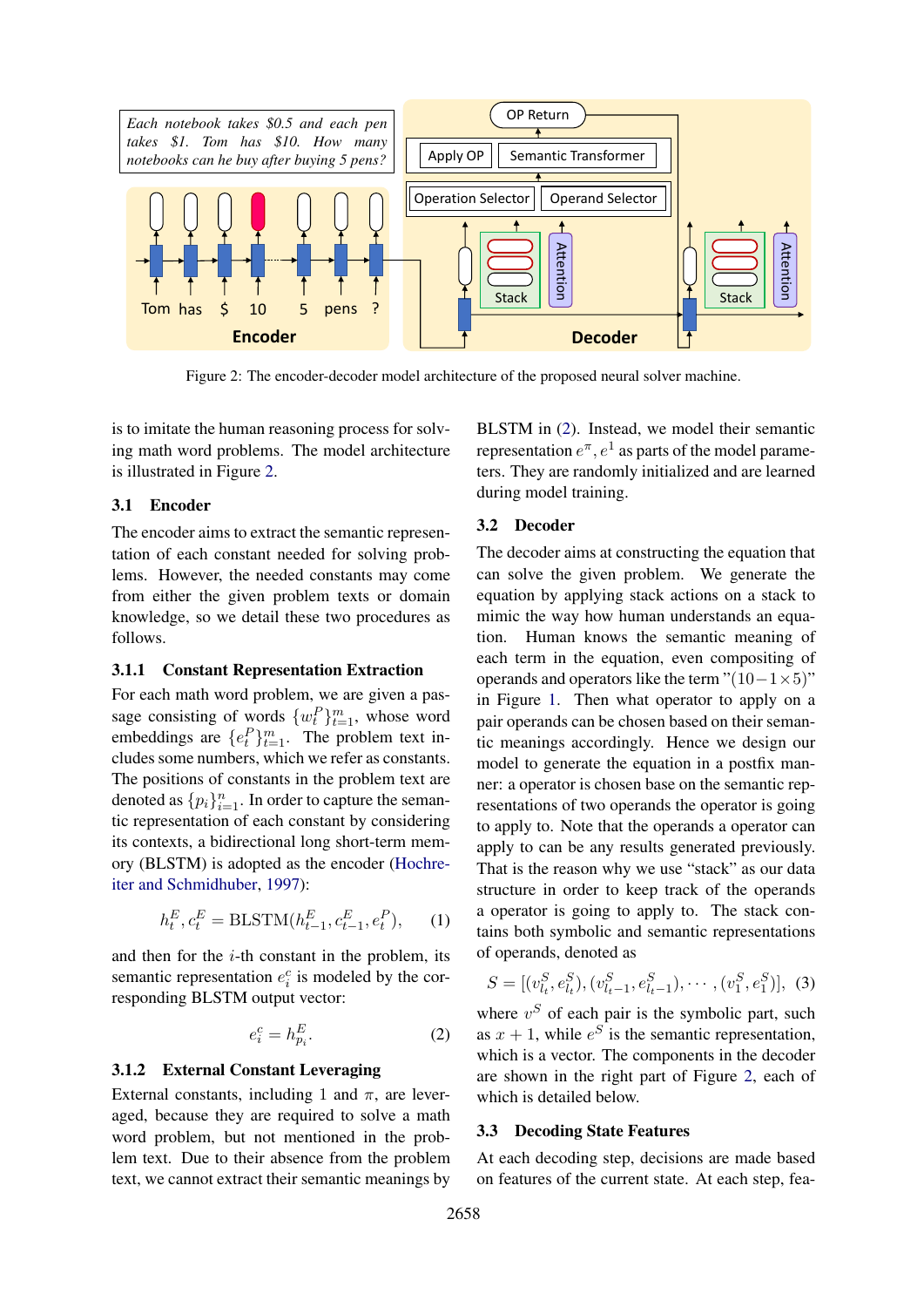

Figure 3: Illustration of the inference process. The purple round blocks denote the transformed semantics, while the green ones are generated by the variable generator.

tures  $r^{sa}$  and  $r^{opd}$  are extracted to select a stack action (section 3.3.2) and an operand to push (section 3.3.3). Specifically, the features are the gated concatenation of following vectors:

•  $h_t^D$  is the output of an LSTM, which encodes the history of applied actions:

$$
h_t^D, c_t^D = \text{LSTM}(h_{t-1}^D, c_{t-1}^D, \text{res}_{t-1}), \tag{4}
$$

where  $res_{t-1}$  is the result from the previous stack action similar to the seq2seq model (Sutskever et al., 2014). For example, if the previous stack action  $o_{t-1}$  is "push", then  $res_{t-1}$  is the semantic representation pushed into the stack. If the previous stack action  $o_{t-1}$  is to apply an operator  $\diamond$ , then res<sub>t−1</sub> is the semantic representation generated by  $f_{\diamond}$ .

•  $s_t$  is the stack status. It is crucial because some operators are only applicable to certain combinations of operand semantics, which is similar to the type system in programming languages. For example, operating multiplication is applicable to the combination of "*quantity of an item*" and "*price of an item*", while operating addition is not. Considering that all math operators supported here  $(+, -, \times, \div)$  are binary operators, the semantic representations of the stack's top 2 elements at the time  $t - 1$  are considered:

$$
s_t = [e_{l_t}^S; e_{l_t}^S].
$$
 (5)

 $\bullet$   $q_t$  incorporates problem information in the decision. It is believed that the attention mechanism (Luong et al., 2015) can effectively capture dependency for longer distance. Thus, the attention mechanism over

the encoding problem  $h_1^E, h_2^E, \cdots$  is adopted:

$$
q_t = \text{Attention}(h_t^D, \{h_i^E\}_{i=1}^m), \quad (6)
$$

where the attention function in this paper is defined as a function with learnable parameters  $w, W, b$ :

$$
\text{Attention}(u, \{v_i\}_{i=1}^m) = \sum_{i=1}^m \alpha_i h_i, \quad (7)
$$

$$
\alpha_i = \frac{\exp(s_i)}{\sum_{l=1}^m \exp(s_i)},\tag{8}
$$

$$
s_i = w^{\mathsf{T}} \tanh(W^T[u; v_i] + b). \tag{9}
$$

In order to model the dynamic features for different decoding steps, features in  $r_t^{sa}$  is gated as follows:

$$
r_t^{sa} = [g_{t,1}^{sa} \cdot h_t^D; g_{t,2}^{sa} \cdot s_t; g_{t,3}^{sa} \cdot q_t], \qquad (10)
$$

$$
g_t^{sa} = \sigma(W^{sa} \cdot [h_t^D; s_t; q_t]), \qquad (11)
$$

where  $\sigma$  is a sigmoid function and  $W^{sa}$  is a learned gating parameter.  $r_t^{opd}$  $t_t^{opa}$  is defined similarly, but with a different learned gating parameter Wopd .

### 3.3.1 Stack Action Selector

The stack action selector is to select an stack action at each decoding step (section 3.3.2) until the unknowns are solved. The probability of choosing action  $a$  at the decoding step  $t$  is calculated with a network NN constituted of one hidden layer and ReLU as the activation function:

$$
P(Y_t | \{y_i\}_{i=1}^{t-1}, \{w_i\}_{i=1}^m)
$$
\n
$$
= \text{StackActionSelect}(r_t^{sa})
$$
\n
$$
= \text{softmax}(\text{NN}(r_t^{sa})),
$$
\n(12)

where  $r_t^{sa}$  is decoding state features as defined in section 3.3.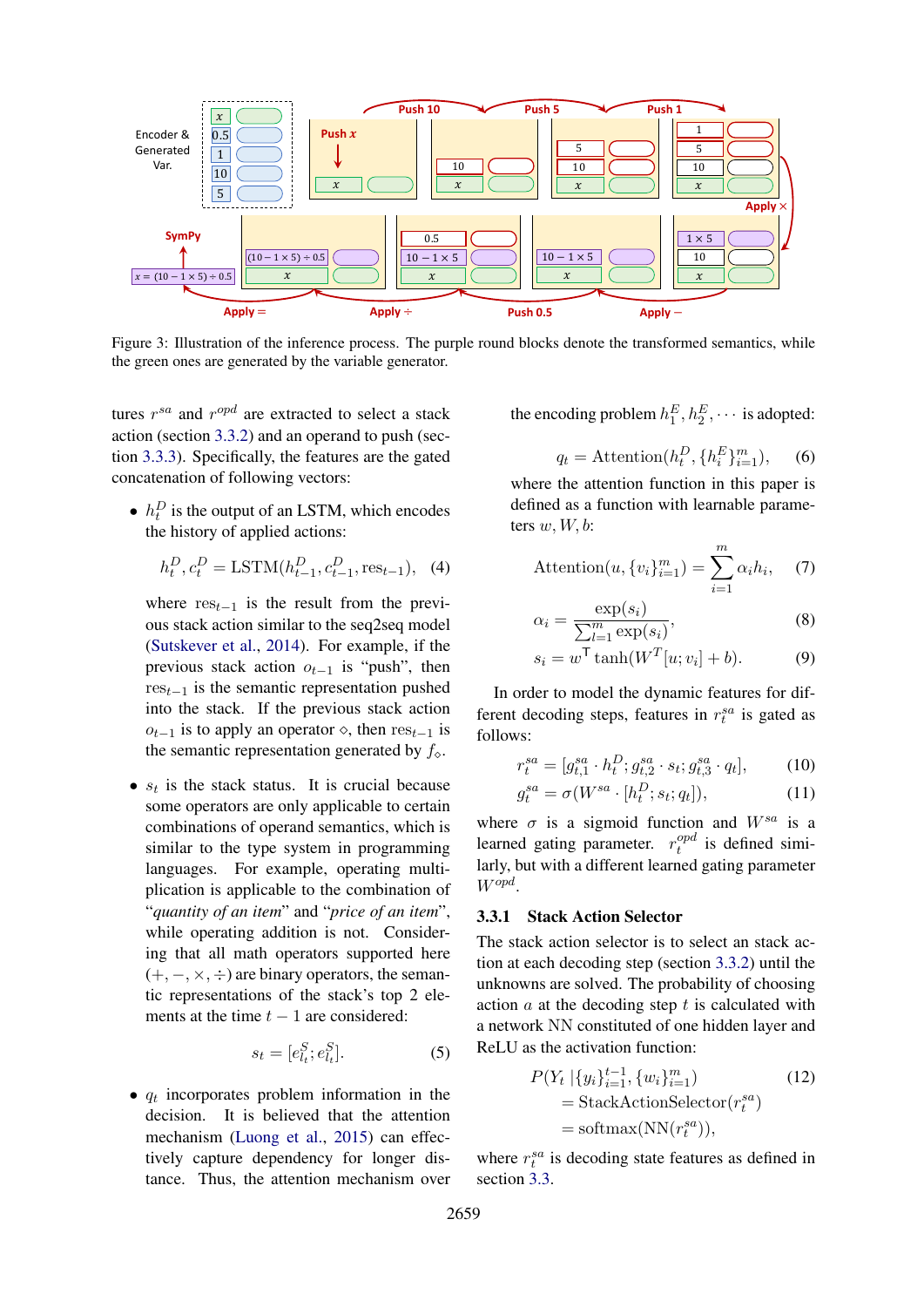### 3.3.2 Stack Actions

The available stack actions are listed below:

• Variable generation: The semantic representation of an unknown variable  $x$  is generated dynamically as the first action in the decoding process. Note that this procedure provides the flexibility of solving problems with more than one unknown variables. The decoder module can decide how many unknown variables are required to solve the problem, and the semantic representation of the unknown variable is generated with an attention mechanism:

$$
e^x = \text{Attention}(h_t^D, \{h_i^E\}_{i=1}^m). \tag{13}
$$

• Push: This stack action pushes the operand chosen by the operand selector (section 3.3.3). Both the symbolic representation  $v^*$ and semantic representation  $e_*$  of the chosen operand would be pushed to the stack S in (3). Then the stack state becomes

$$
S = [(v_*^S, e_*^S), (v_{l_t}^S, e_{l_t}^S), \cdots, (v_1^S, e_1^S)].
$$
\n(14)

• Operator  $\diamond$  application ( $\diamond \in \{+, -, \times, \div\}$ ): One stack action pops two elements from the top of the stack, which contains two pairs,  $(v_i, e_i)$  and  $(v_j, e_j)$ , and then the associated symbolic operator,  $v_k = v_i \diamond v_j$ , is recorded. Also, a semantic transformation function  $f_{\infty}$ for that operator is invoked, which generates the semantic representation of  $v_k$  by transforming semantic representations of  $v_i$  and  $v_j$ to  $e_k = f_\diamond(e_i, e_j)$ . Therefore, after an operator is applied to the stack specified in (3), the stack state becomes

$$
S = [(v_{l_t}^S \diamond v_{l_{t-1}}^S, f_\diamond(e_{l_t}^S, e_{l_{t-1}}^S)), \quad (15)
$$

$$
(v_{l_{t-2}}^S, e_{l_{t-2}}^S), \cdots, (v_1^S, e_1^S)].
$$

• Equal application: When the equal application is chosen, it implies that an equation is completed. This stack action pops 2 tuples from the stack,  $(v_i, e_i), (v_j, e_j)$ , and then  $v_i = v_j$  is recorded. If one of them is an unknown variable, the problem is solved. Therefore, after an OP is applied to the stack specified in (3), the stack state becomes

$$
S = [(v_{l_t-2}^S, e_{l_t-2}^S), \cdots, (v_1^S, e_1^S)]. \quad (16)
$$

### 3.3.3 Operand Selector

When the stack action selector has decided to push an operand, the operand selector aims at choosing which operand to push. The operand candidates e include constants provided in the problem text whose semantic representations are  $e_1^c, e_2^c, \cdots, e_n^c$ , unknown variable whose semantic representation is  $e^x$ , and two external constants 1 and  $\pi$  whose semantic representations are  $e^1, e^{\pi}$ .

$$
e = [e_1^c, e_2^c, \cdots, e_n^c, e^1, e^{\pi}, e^x].
$$
 (17)

An operand has both symbolic and semantic representations, but the selection focuses on its semantic meaning; this procedure is the same as what human does when solving math word problems.

Inspired by addressing mechanisms of neural Turing machine (NTM) (Graves et al., 2014), the probability of choosing the  $i$ -th operand candidate is the attention weights of  $r_t$  over the semantic representations of the operand candidates as in (8):

$$
P(Z_t \mid \{y_i\}_{i=1}^{t-1}, \{w_i\}_{i=1}^m) \tag{18}
$$

$$
= {\rm OperandSelector}(r_t^{opd})
$$

 $=$  AttentionWeight $(r_t^{opd})$  $\{e_i\}_{i=1}^m \cup \{e^1, e^{\pi}, e^x\},$ 

and  $r_t^{opd}$  $t_t^{opa}$  is defined in section 3.3.

## 3.3.4 Semantic Transformer

A semantic transformer is proposed to generate the semantic representation of a new symbol resulted from applying an operator, which provides the capability of interpretation and reasoning for the target task. The semantic transformer for an operator ∈ {+, −, ×, ÷} transforms semantic representations of two operands  $e_1, e_2$  into

$$
f_{\diamond}(e_1, e_2) = \tanh(U_{\diamond} \text{ReLU}(W_{\diamond}[e_1; e_2] + b_{\diamond}) + c_{\diamond}),
$$
\n(19)

where  $W_0$ ,  $U_0$ ,  $b_0$ ,  $c_0$  are model parameters. Semantic transformers for different operators have different parameters in order to model different transformations.

## 3.4 Training

Both stack action selection and operand selection can be trained in a fully supervised way by giving problems and associated ground truth equations. Because our model generates the equation with stack actions, the equation is first transformed into its postfix representation. Let the postfix representation of the target equation be  $y_1, \dots, y_t, \dots, y_T$ ,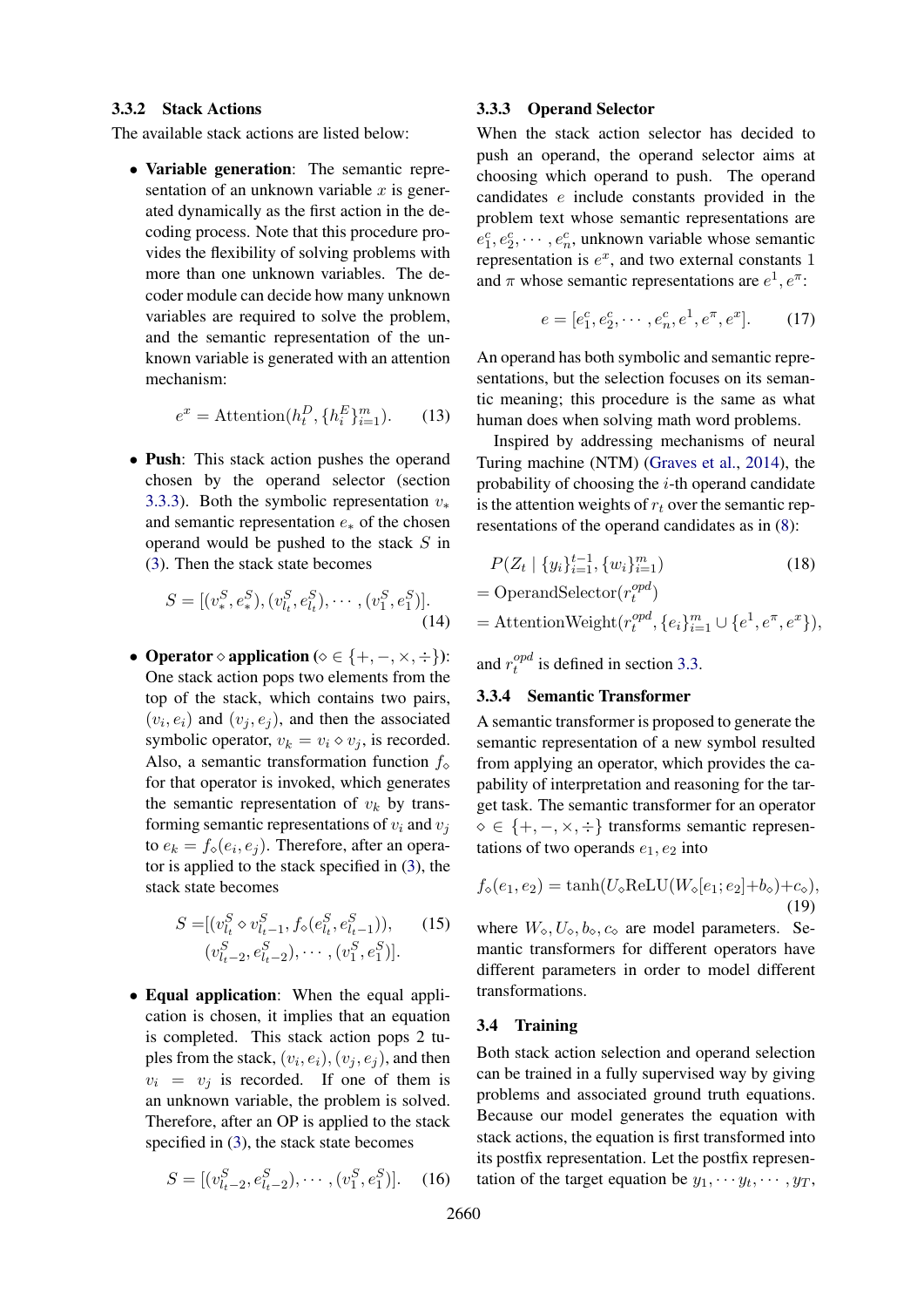where  $y_t$  can be either an operator  $(+, -, \times, \div, =)$ or a target operand. Then for each time step  $t$ , the loss can be computed as

$$
L(y_t) = \begin{cases} L_1(\text{push\_op}) + L_2(y_t) & y_t \text{ is an operand} \\ L_1(y_t) & \text{otherwise} \end{cases}
$$

where  $L_1$  is the stack action selection loss and  $L_2$ is the operand selection loss defined as

$$
L_1(y_t) = -\log P(Y_t = y_t \mid \{o_i\}_{i=1}^{t-1}, \{w_i\}_{i=1}^m),
$$
  

$$
L_2(y_t) = -\log P(Z_t = y_t \mid r_t).
$$

The objective of our training process is to minimize the total loss for the whole equation,  $\sum_{t=1}^{T} L(y_t)$ .

### 3.5 Inference

When performing inference, at each time step  $t$ , the stack action with the highest probability  $P(Y_t | {\{\tilde{y}_i\}_{i=1}^{t-1}, \{w_i\}_{i=1}^m})$  is chosen. If the chosen stack action is "*push*", the operand with the highest probability  $P(Z_t | \{\tilde{Y}_i\}_{i=1}^{t-1}, \{w_i\}_{i=1}^m)$  is chosen. When the stack has less than 2 elements, the probability of applying operator  $+,-, \times, \div, =$  would be masked out to prevent illegal stack actions, so all generated equations must be legal math expressions. The decoder decodes until the unknown variable can be solved. After the equations are generated, a Python package SymPy (Meurer et al., 2017) is used to solve the unknown variable. The inference procedure example is illustrated in Figure 3. The detailed algorithm can be found in Algorithm 1.

## 4 Experiments

To evaluate the performance of the proposed model, we conduct the experiments on the benchmark dataset and analyze the learned semantics.

#### 4.1 Settings

The experiments are benchmarked on the dataset Math23k (Wang et al., 2017), which contains 23,162 math problems with annotated equations. Each problem can be solved by a singleunknown-variable equation and only uses operators  $+, -, \times, \div$ . Also, except  $\pi$  and 1, quantities in the equation can be found in the problem text. There are also other large scale datasets like Dolphin18K (Shi et al., 2015) and AQuA (Ling et al., 2017), containing 18,460 and 100,000 math word

## Algorithm 1 Training and Inference

```
function SOLVEPROBLEM(problem_text)
     v \leftarrow ExtractConstants(problem_text)
                        \triangleright v is a list of constants in the problem.
     h^E, h_0^D, c_0^D, E \leftarrow Encoder(problem_text)
     S \leftarrow \text{Stack}()ret, loss, t, equations \leftarrow padding, 0, 1, {}
     while not solvable(equations) do
          h_t^D \leftarrow \text{LSTM}(h_{t-1}^D, c_{t-1}, \text{ret})s_t \leftarrow S.\text{get\_top2}()h^E \leftarrow Attention(h_{t-1}^D, h^E)r_t \leftarrow [h_t^D, s_t, h^E]p_{sa} \leftarrow \text{StackActionSelect}(r_t)p_{\text{opd}} \leftarrow \text{OperandSelector}(r_t)if training then
               \triangleright Target equation y is available when training.
               Y_t \leftarrow y_tif y_t is operand then
                    loss \leftarrow loss + L_1(push) + L_2(y_t)else
                    loss \leftarrow loss + L_1(y_t)end if
          else
               Y_t \leftarrow \text{StackActionSelect}(r_t^{sa})if Y_t = \text{push} then
                    Z_t \leftarrow OperandSelector(r_t^{opt})end if
          end if
          if Y_t = \text{gen-var} then
               e^x \leftarrow Attention(h_t^D, h^E)\mathrm{ret} \leftarrow e^xelse if Y_t = \text{push} then
               S.\text{push}(v_{Z_t}, e_{Z_t})\mathrm{ret} \leftarrow e_{Z_t}else if Y_t \in \{+, -, \times, \div\} then
               (v_a, e_a), (v_b, e_b) = S.\text{pop}(), S.\text{pop}()S.\text{push}(v_a Y_t v_b, f_{Y_t}(e_a, e_b))ret \leftarrow f_{Y_t}(e_a, e_b)else if Y_t = equal then
               (v_a, e_a), (\tilde{v}_b, e_b) = S.\text{pop}(), S.\text{pop}()equations = equations \cup "v_a = v_b"ret \leftarrow S.top()end if
     end while
     return solve(equations)
end function
```
problems respectively. The reasons about not evaluating on these two datasets are 1) Dolphin18k contains some unlabeled math word problems and some incorrect labels, and 2) AQuA contains rational for solving the problems, but the equations in the rational are not formal (e.g. mixed with texts, using x to represent  $\times$ , etc.) and inconsistent. Therefore, the following experiments are performed and analyzed using Math23K, the only large scaled, good-quality dataset.

#### 4.2 Results

The results are shown in Table 1. The retrievalbased methods compare problems in test data with problems in training data, and choose the most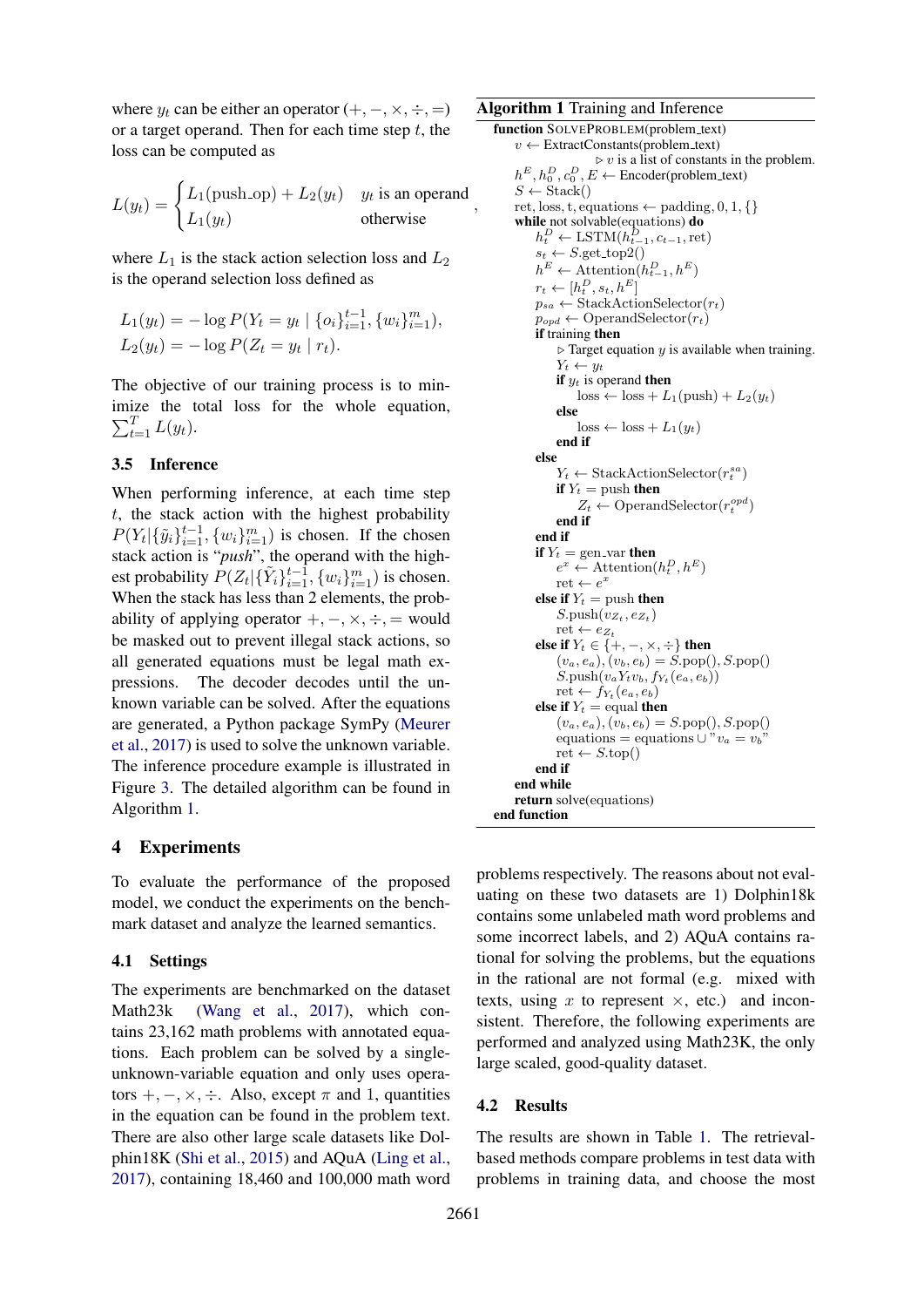| Model          |                     | <b>Accuracy</b> |
|----------------|---------------------|-----------------|
| Retrieval      | <b>Jaccard</b>      | 47.2%           |
|                | Cosine              | 23.8%           |
| Classification | <b>BLSTM</b>        | 57.9%           |
|                | Self-Attention      | 56.8%           |
| Generation     | Seq2Seq w/ SNI      | 58.1%           |
|                | Proposed Word-Based | 65.3%           |
|                | Proposed Char-Based | $65.8\%$        |
| Hybrid         | Retrieval + Seq2Seq | 64.7%           |

Table 1: 5-fold cross validation results on Math23K.

similar one's template to solve the problem (Kushman et al., 2014; Upadhyay and Chang, 2017). The classification-based models choose equation templates by a classifier trained on the training data. Their performance are reported in Robaidek et al.. The seq2seq and hybrid models are from Wang et al., where the former directly maps natural language into symbols in equations, and the latter one ensembles prediction from a seq2seq model and a retrieval-based model. The ensemble is the previous state-of-the-art results of Math23K.

Our proposed end-to-end model belongs to the generation category, and the single model performance achieved by our proposed model is new state-of-the-art ( $> 65\%$ ) and even better than the hybrid model result (64.7%). In addition, we are the first to report character-based performance on this dataset, and the character-based results are slightly better than the word-based ones. Among the single model performance, our models obtain about more than 7% accuracy improvement compared to the previous best one (Wang et al., 2017). The performance of our character-based model also shows that our model is capable of learning the relatively accurate semantic representations without word boundaries and achieves better performance.

### 4.3 Ablation Test

To better understand the performance contributed by each proposed component, we perform a series of ablation tests by removing components one by one and then checking the performance by 5-fold cross validation. Table 2 shows the ablation results.

Char-Based v.s. Word-Based As reported above, using word-based model instead of character-based model only causes 0.5% performance drop. To fairly compare with prior word-

| Model                                 | Accuracy |
|---------------------------------------|----------|
| Char-Based                            | 65.8%    |
| Word-Based                            | 65.3%    |
| Word-Based - Gate                     | 64.1%    |
| Word-Based - Gate - Attention         | 62.5%    |
| Word-Based - Gate - Attention - Stack | 60.1%    |
| Word-Based - Semantic Transformer     | 64.1%    |
| Word-Based - Semantic Representation  | 61.7%    |

Table 2: 5-fold cross validation results of ablation tests.

based models, the following ablation tests are performed on the word-based approach.

**Word-Based - Gate** It uses  $r_t$  instead of  $r_t^{sa}$  and  $r_t^{opr}$  $t_t^{opt}$  as the input of both StackActionSelector and OperandSelector.

Word-Based - Gate - Attention Considering that the prior generation-based model (seq2seq) did not use any attention mechanism, we compare the models with and without the attention mechanism. Removing attention means excluding  $q_{t-1}$ in (11), so the input of both operator and operand selector becomes  $r_t = [h_t^D; s_t]$ . The result implies that our model is not better than previous models solely because of the attention.

Word-Based - Gate - Attention - Stack To check the effectiveness of the stack status ( $s_t$  in (11)), the experiments of removing the stack status from the input of both operator and operand selectors  $(r_t = h_t^D)$  are conducted. The results well justify our idea of choosing operators based on semantic meanings of operands.

Word-Based - Semantic Transformer To validate the effectiveness of the idea that views an operator as a semantic transformer, we modify the semantic transformer function of the operator  $\circ$  into  $f_{\circ}(e_1, e_2) = e_{\circ}$ , where  $e_{\circ}$  is a learnable parameter and is different for different operators. Therefore,  $e_0$  acts like the embedding of the operator  $\diamond$ , and the decoding process is more similar to a general seq2seq model. The results show that the semantic transformer in the original model encodes not only the last operator applied on the operands but other information that helps the selectors.

Word-Based - Semantic Representation To explicitly evaluate the effectiveness of operands' semantic representations, we rewrite semantic representation of the *i*-th operand in the problem texts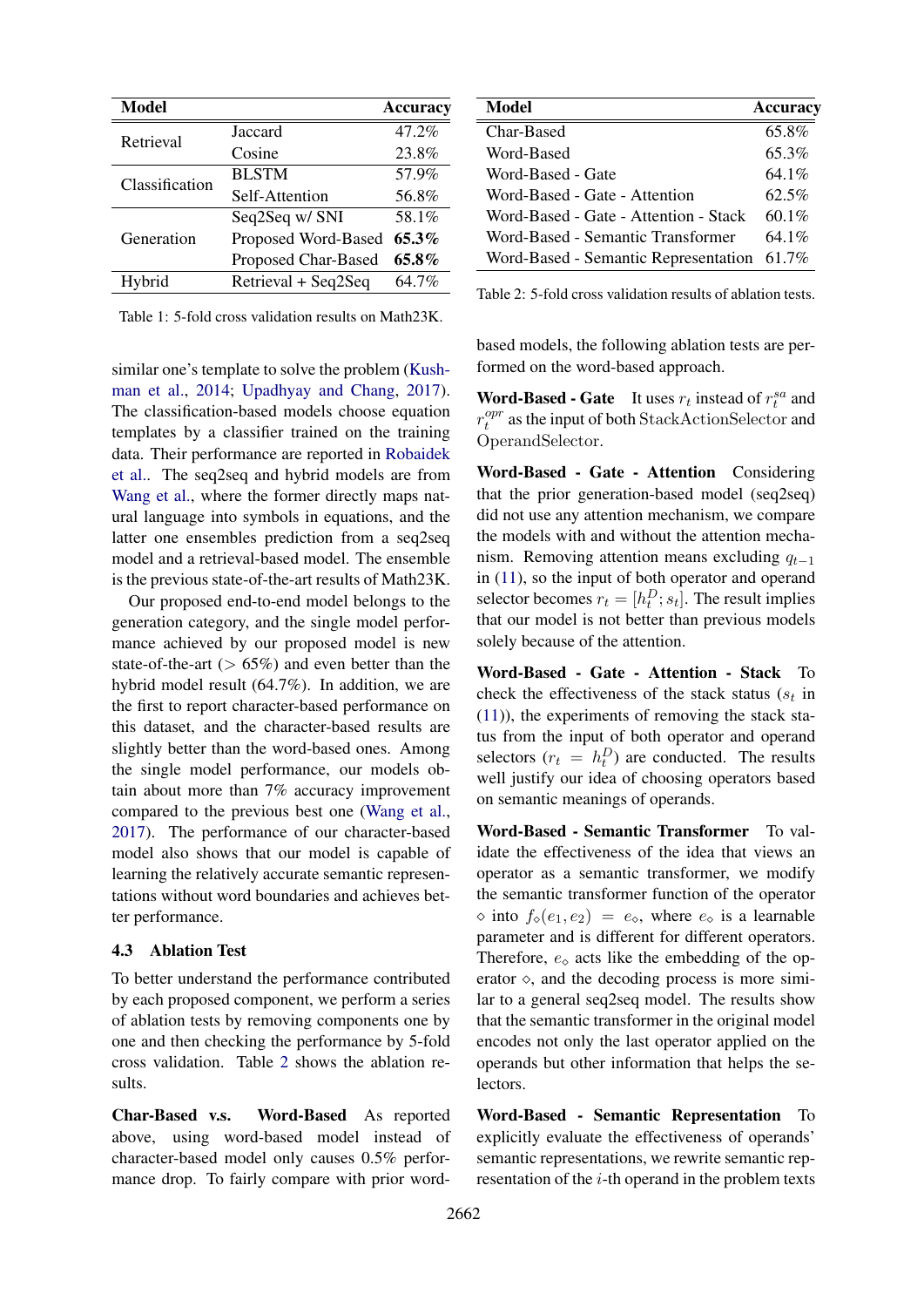

Figure 4: The self-attention map visualization of operands' semantic expressions for the problem "*There are 58 bananas. Each basket can contain 6 bananas. How many bananas are needed to be token off such that exactly 9 baskets are filled?*".

from (2) to  $e_i^c = b_i^c$ , where  $b_i^c$  is a parameter. Thus for every problem, the representation of the  $i$ -th operand is identical, even though their meanings in different problems may be different. This modification assumes that no semantic information is captured by  $b_i^c$ , which can merely represent a symbolic placeholder in an equation. Because the semantic transformer is to transform the semantic representations, applying this component is meaningless. Here the semantic transformer is also replaced with  $f_0(e_1, e_2) = e_0$  as the setting of the previous ablation test. The results show that the model without using semantic representations of operands causes a significant accuracy drop of 3.5%. The main contribution of this paper about modeling semantic meanings of symbols is validated and well demonstrated here.

## 5 Qualitative Analysis

To further analyze whether the proposed model can provide interpretation and reasoning, we visualize the learned semantic representations of constants to check where the important cues are,

#### 5.1 Constant Embedding Analysis

To better understand the information encoded in the semantic representations of constants in the problem, a self-attention is performed when their semantic representations are extracted by the encoder. Namely, we rewrite (2) as

$$
e_i^c = \text{Attention}(h_{p_i}^E, \{h_t^E\}_{t=1}^m. \tag{20}
$$

Then we check the trained self-attention map ( $\alpha$  in the attention function) on the validation dataset.

For some problems, the self-attention that generates semantic representations of constants in the problem concentrates on the number's quantifier or unit, and sometimes it also focuses on informative verbs, such as "*gain*", "*get*", "*fill*", etc., in the sentence. For example, Figure 4 shows the attention weights for an example math word problem, where lighter colors indicate higher weights.

The numbers "*58*" and "*6*" focus more on the quantifier-related words (e.g. "*every*" and "*how many*"), while "*9*" pays higher attention to the verb "*fill*". The results are consistent with those handcraft features for solving math word problems proposed by the prior research (Hosseini et al., 2014; Roy and Roth, 2015; Roy et al., 2015). Hence, we demonstrate that the automatically learned semantic representations indeed capture critical information that facilitates solving math word problems without providing human-crafted knowledge.

### 5.2 Decoding Process Visualization

We visualize the attention map  $(q_t$  in (6)) to see how the attention helps the decoding process. An example is shown in the top of Figure 5, where most attention focuses on the end of the sentence. Unlike the machine translation task, the attention shows the word-level alignment between source and target languages, solving math word problems requires high-level understanding due to the task complexity.

2688. Encoração e proposa interior e a considerado de mais de a considerado e a considerado e a considerado e a considerado e a considerado e a considerado e a considerado e a considerado e a considerado e a considerado e To further analyze the effectiveness of the proposed gating mechanisms for stack action and operand selection, the activation of gates  $g^{sa}$ ,  $g^{opd}$ at each step of the decoding process is shown in the bottom of Figure 5. It shows that most of time, the gate activation is high, demonstrating that the proposed gating mechanisms play an important role during decoding. We also observe a common phenomenon that the activation  $g_2^{sa}$ , which controls how much attention the stack action selector puts on the stack state when deciding an stack action, is usually low until the last "operator application" stack action. For example, in the example of Figure 5,  $g_2^{sa}$  is less than 0.20 till the last argument selection stack action, and activates when deciding the *division operator application*  $(\div)$  and the *equal application* (=). It may result from the higher-level semantics of the operand  $(6.75-2.75)$  on the stack when selecting the stack action *division operator application* (÷). In terms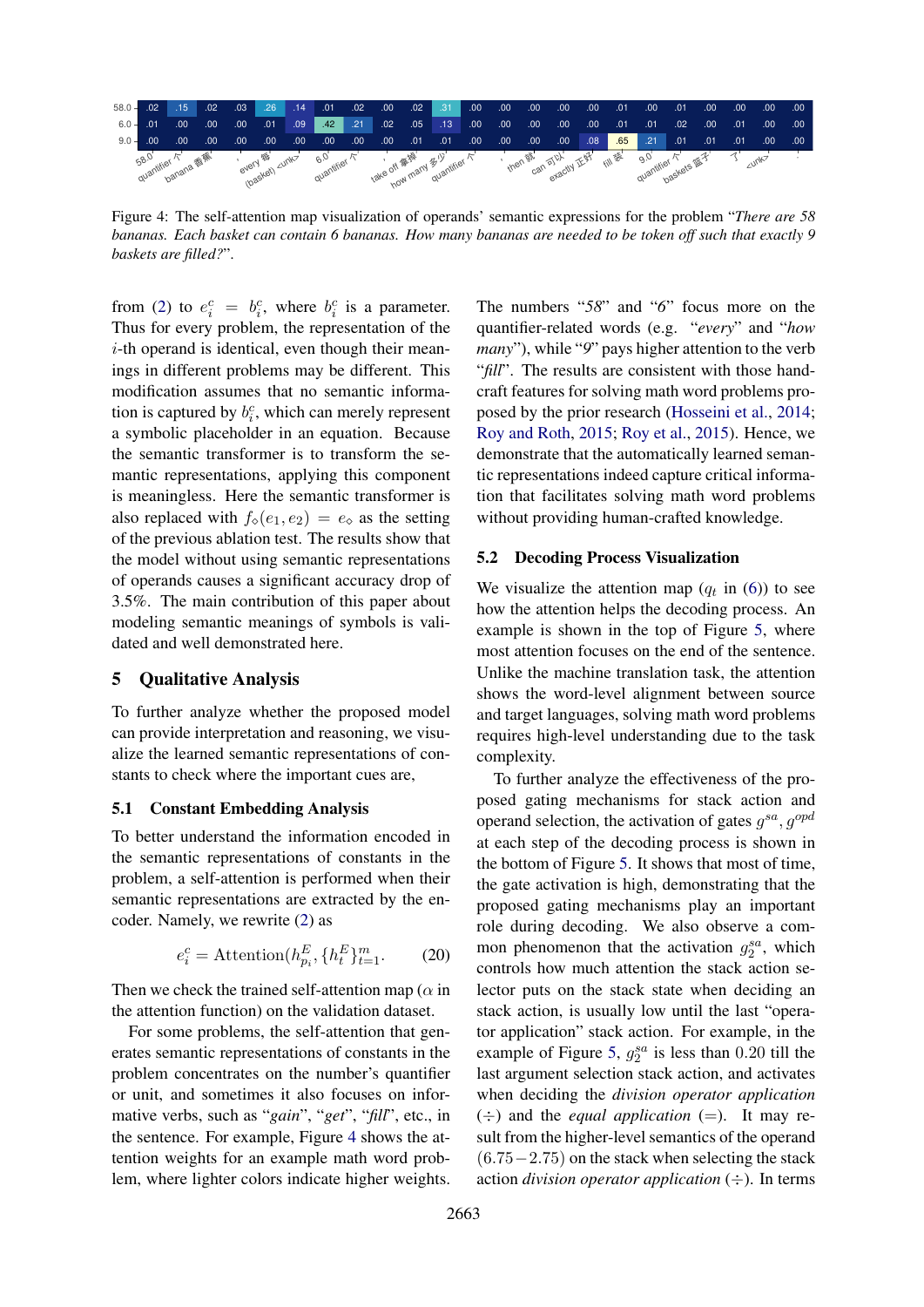### Problem & Results

| 红花有60朵, 黄花比红花多1/6朵, 黄花有多少朵. (There are 60 red flowers. Yellow flowers                                                                          |  |  |
|------------------------------------------------------------------------------------------------------------------------------------------------|--|--|
| are more than red ones by 1/6. How many yellow flowers are there?)                                                                             |  |  |
| Generated Equation: $60 + \frac{1}{6}$                                                                                                         |  |  |
| Correct Answer: 70                                                                                                                             |  |  |
| 火车 48 小时行驶 5920 千米,汽车 25 小时行驶 2250 千米,汽车平均每小时比火车每小时慢                                                                                           |  |  |
| $\frac{3}{5}$ $\frac{1}{5}$ $\frac{1}{5}$ $\frac{1}{5}$ (The train travels 5920 kilometers in hours, and the car travels 2250 kilometers in 25 |  |  |
| hours. How many kilometers per hour is the car slower than the train?)                                                                         |  |  |
| Generated Equation: $2250 \div 25 - 5920 \div 48$                                                                                              |  |  |
| Correct Answer: $33\frac{1}{2}$                                                                                                                |  |  |
| 小红前面5人,后面7人,一共有多少人? (There are 5 people in front of Little Red and 7                                                                           |  |  |
| people behind. How many persons are there in total?)                                                                                           |  |  |
| Generated Equation: $5+7$                                                                                                                      |  |  |

*Correct Answer*: 13

Table 3: Randomly sampled incorrect predictions.



Figure 5: Word attention and gate activation  $(g^{sa}$  and  $g^{opd}$ ) visualization when generating stack actions for the problem "*6.75 deducting 5 times of an unknown number is 2.75. What is the unknown number?*", where the associated equation is  $x = (6.75 - 2.75) \div 5$ . Note that  $g^{opd}$  is meaningful only when the t-th stack action is push op.

of the activation of  $g^{opd}$ , we find that three features are important in most cases, demonstrating the effectiveness of the proposed mechanisms.

### 5.3 Error Analysis

We randomly sample some results predicted incorrectly by our model shown in Table 3. In the first example, the error is due to the language ambiguity, and such ambiguity cannot be resolved without considering the exact value of the number. From the second example, although our model identifies the problem as a comparison problem successfully, it handles the order of the operands incorrectly. For the third problem, it cannot be solved by using only the surface meaning but requires some common sense. Therefore, above phenomena show the difficulty of solving math word problems and the large room for improvement.

#### 6 Conclusion

We propose an end-to-end neural math solver using an encoder-decoder framework that incorporates semantic representations of numbers in order to generate mathematical symbols for solving math word problems. The experiments show that the proposed model achieves the state-of-the-art performance on the benchmark dataset, and empirically demonstrate the effectiveness of each component in the model. In sum, the proposed neural math solver is designed based on how human performs reasoning when writing equations, providing better interpretation without the need of labeled rationals.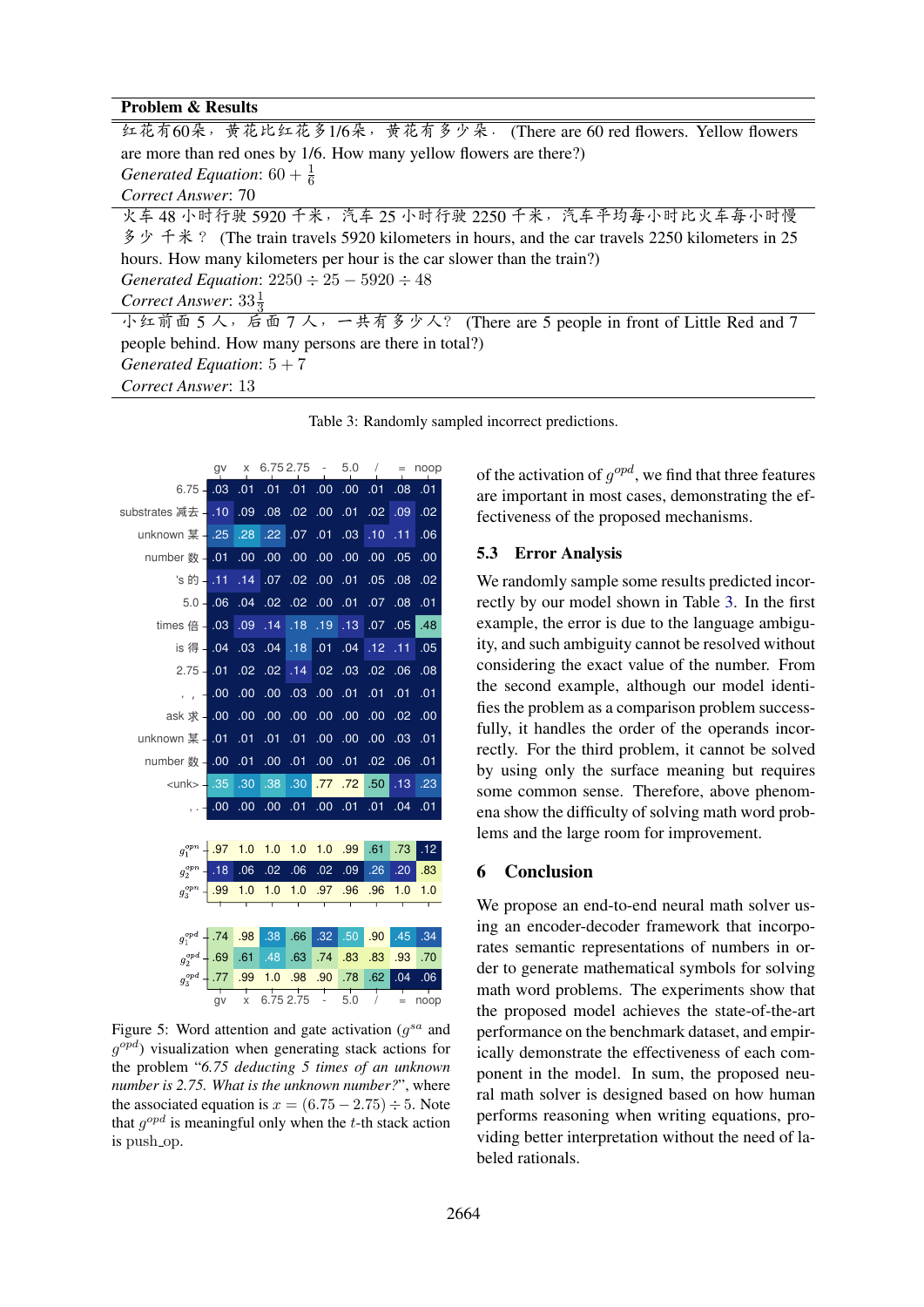### References

- Alex Graves, Greg Wayne, and Ivo Danihelka. 2014. Neural turing machines. *arXiv preprint arXiv:1410.5401*.
- Sepp Hochreiter and Jürgen Schmidhuber. 1997. Long short-term memory. *Neural Computation*, 9(8):1735–1780.
- Mohammad Javad Hosseini, Hannaneh Hajishirzi, Oren Etzioni, and Nate Kushman. 2014. Learning to solve arithmetic word problems with verb categorization. In *Proceedings of the 2014 Conference on Empirical Methods in Natural Language Processing*, pages 523–533.
- Armand Joulin, Edouard Grave, Piotr Bojanowski, Matthijs Douze, Hérve Jégou, and Tomas Mikolov. 2016. Fasttext.zip: Compressing text classification models. *arXiv preprint arXiv:1612.03651*.
- Diederik P. Kingma and Jimmy Ba. 2014. Adam:<br>A method for stochastic optimization. *CoRR*, A method for stochastic optimization. abs/1412.6980.
- Rik Koncel-Kedziorski, Hannaneh Hajishirzi, Ashish Sabharwal, Oren Etzioni, and Siena Dumas Ang. 2015. Parsing algebraic word problems into equations. *TACL*, 3:585–597.
- Nate Kushman, Luke Zettlemoyer, Regina Barzilay, and Yoav Artzi. 2014. Learning to automatically solve algebra word problems. In *Proceedings of the 52nd Annual Meeting of the Association for Computational Linguistics, ACL 2014*, pages 271–281.
- Wang Ling, Dani Yogatama, Chris Dyer, and Phil Blunsom. 2017. Program induction by rationale generation: Learning to solve and explain algebraic word problems. In *Proceedings of the 55th Annual Meeting of the Association for Computational Linguistics, ACL 2017*, pages 158–167.
- Thang Luong, Hieu Pham, and Christopher D. Manning. 2015. Effective approaches to attention-based neural machine translation. In *Proceedings of the 2015 Conference on Empirical Methods in Natural Language Processing*, pages 1412–1421.
- Sourav Mandal and Sudip Kumar Naskar. 2019. Solving arithmetic mathematical word problems: A review and recent advancements. In *Information Technology and Applied Mathematics*, pages 95–114. Springer.
- Purvanshi Mehta, Pruthwik Mishra, Vinayak Athavale, Manish Shrivastava, and Dipti Misra Sharma. 2017. Deep neural network based system for solving arithmetic word problems. In *Proceedings of the IJC-NLP 2017*, pages 65–68.
- Aaron Meurer, Christopher P. Smith, Mateusz Paprocki, Ondřej Čertík, Sergey B. Kirpichev, Matthew Rocklin, AMiT Kumar, Sergiu Ivanov, Jason K. Moore, Sartaj Singh, Thilina Rathnayake,

Sean Vig, Brian E. Granger, Richard P. Muller, Francesco Bonazzi, Harsh Gupta, Shivam Vats, Fredrik Johansson, Fabian Pedregosa, Matthew J. Curry, Andy R. Terrel, Štěpán Roučka, Ashutosh Saboo, Isuru Fernando, Sumith Kulal, Robert Cimrman, and Anthony Scopatz. 2017. Sympy: symbolic computing in python. *PeerJ Computer Science*, 3:e103.

- Benjamin Robaidek, Rik Koncel-Kedziorski, and Hannaneh Hajishirzi. 2018. ods for solving algebra word problems. *CoRR*, abs/1804.10718.
- Subhro Roy and Dan Roth. 2015. Solving general arithmetic word problems. In *Proceedings of the 2015 Conference on Empirical Methods in Natural Language Processing, EMNLP 2015, Lisbon, Portugal, September 17-21, 2015*, pages 1743–1752.
- Subhro Roy and Dan Roth. 2018. Mapping to declarative knowledge for word problem solving. *TACL*, 6:159–172.
- Subhro Roy, Shyam Upadhyay, and Dan Roth. 2016. Equation parsing : Mapping sentences to grounded equations. In *Proceedings of the 2016 Conference on Empirical Methods in Natural Language Processing, EMNLP 2016, Austin, Texas, USA, November 1-4, 2016*, pages 1088–1097.
- Subhro Roy, Tim Vieira, and Dan Roth. 2015. Reasoning about quantities in natural language. *TACL*,  $3:1-13.$
- Shuming Shi, Yuehui Wang, Chin-Yew Lin, Xiaojiang Liu, and Yong Rui. 2015. Automatically solving number word problems by semantic parsing and reasoning. In *Proceedings of the 2015 Conference on Empirical Methods in Natural Language Processing, EMNLP 2015*, pages 1132–1142.
- Ilya Sutskever, Oriol Vinyals, and Quoc V. Le. 2014. Sequence to sequence learning with neural networks. In *Advances in Neural Information Processing Systems 27: Annual Conference on Neural Information Processing Systems 2014*, pages 3104–3112.
- Shyam Upadhyay and Ming-Wei Chang. 2017. Annotating derivations: A new evaluation strategy and dataset for algebra word problems. In *Proceedings of the 15th Conference of the European Chapter of the Association for Computational Linguistics*, pages 494–504.
- Shyam Upadhyay, Ming-Wei Chang, Kai-Wei Chang, and Wen-tau Yih. 2016. Learning from explicit and implicit supervision jointly for algebra word problems. In *Proceedings of the 2016 Conference on Empirical Methods in Natural Language Processing*, pages 297–306.
- Lei Wang, Dongxiang Zhang, Lianli Gao, Jingkuan Song, Long Guo, and Heng Tao Shen. 2018. Math-DQN: Solving arithmetic word problems via deep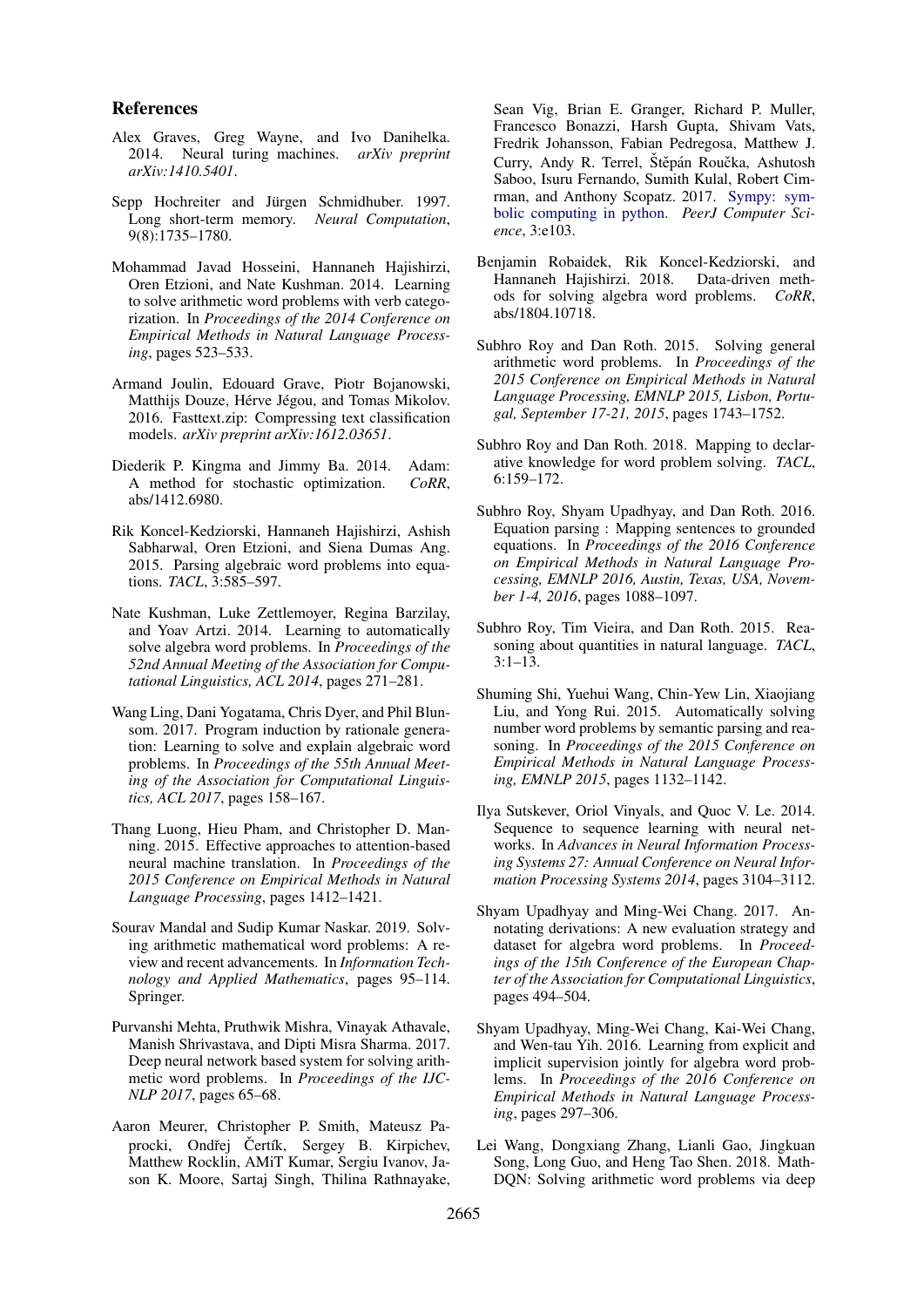reinforcement learning. In *Proceedings of the Thirty-Second AAAI Conference on Artificial Intelligence*.

Yan Wang, Xiaojiang Liu, and Shuming Shi. 2017. Deep neural solver for math word problems. In *Proceedings of the 2017 Conference on Empirical Methods in Natural Language Processing*, pages 845– 854.

# A Algorithm Detail

The training and inference procedures are shown in Algortihm 1.

## B Hyperparameter Setup

The model is trained with the optimizer adam (Kingma and Ba, 2014), and the learning rate is set to 0.001. Pretrained embeddings using FastText (Joulin et al., 2016) are adopted. The hidden state size of LSTM used in the encoder and decoder is 256. The dimension of hidden layers in attention, semantic transformer and operand/stack action selector is 256. The dropout rate is set as 0.1 before inputting the decoder LSTM, before the stack action selector and after the hidden layer of the stack action selector and attention. The reported accuracy is the result of 5-fold cross-validation, same as Wang et al. for fair comparison.

## C Error Analysis between Seq2Seq

We implement the seq2seq model as proposed by Wang et al. and compare the performance difference between our proposed model and the baseline seq2seq model. Table 4 shows the generated results seq2seq predicts correctly but our model predicts incorrectly. Table 5 show the results our model can predict correctly but seq2seq cannot.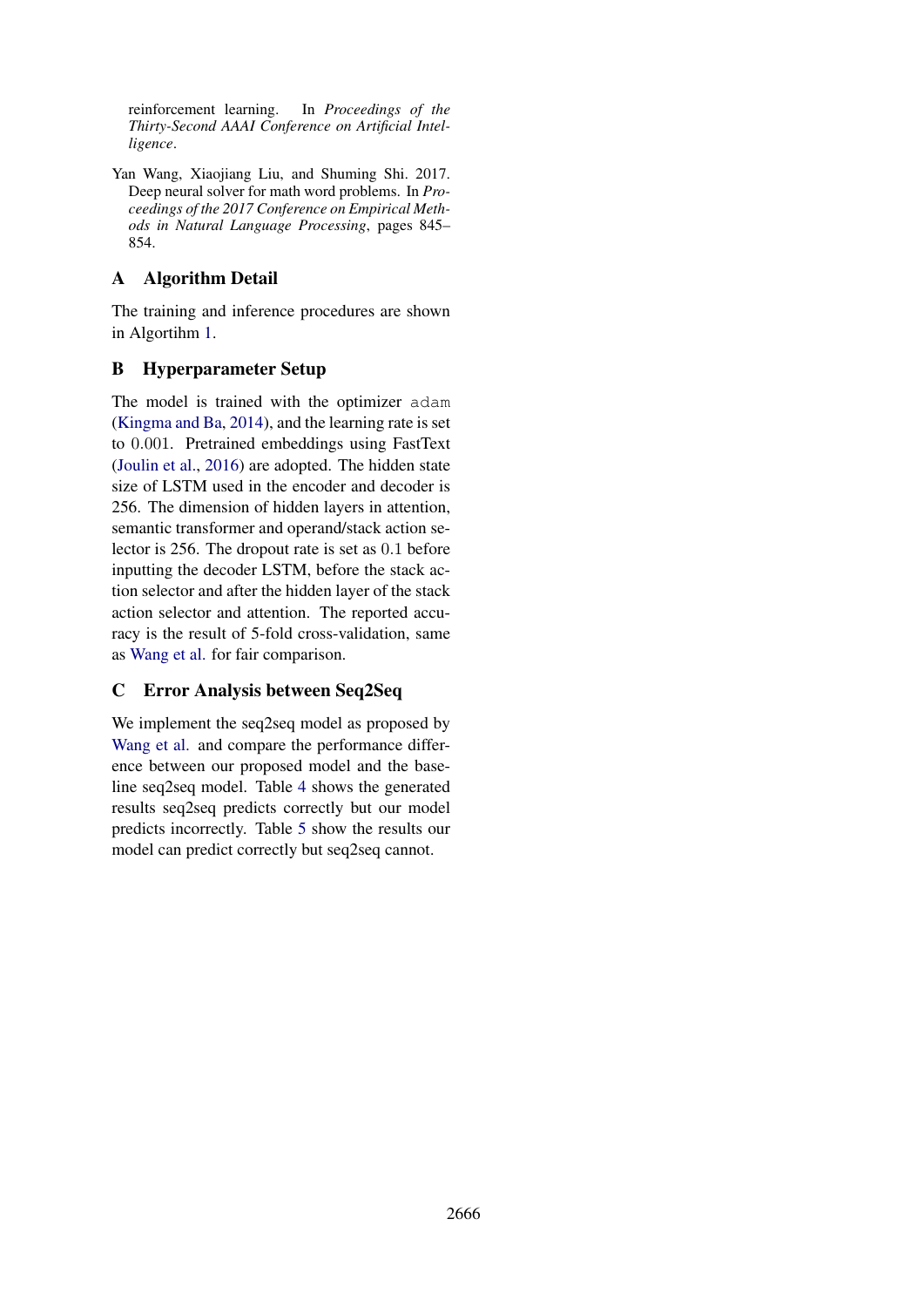## Problem & Results

小红前面 5 人, 后面 7 人, 一共有多少人? (There are 5 people in front of Little Red and 7 people behind. How many persons are there in total?) *Proposed Model*: 5 + 7

*Seq2Seq Model*: 5 + 7 + 1

两个数相差28,如果被减数减少3,减数增加5,那么它们的差=? (The difference between two numbers is 28. If the minuend is reduced by 3, and the subtrahend is increased by 5, then their difference=?)

*Proposed Model*:  $(28 − 3) ÷ 5$ 

*Seq2Seq Model*: 28 − (3 + 5)

<sup>机</sup>床厂第一车间有55人,第二车间有45人,每人每天平均生产261个零件,这两个 <sup>车</sup>间每 天共生产多少个零件? (There are 55 people in the first workshop of the machine tool factory and 45 people in the second workshop. Each person produces 261 small components per day in average. How many components do the two workshops produce every day in total?)

*Proposed Model*:  $(55 + 45) \div 261$ 

*Sea2Seq Model*:  $(55 + 45) \times 261$ 

箭鱼游动时的速度是28米/秒,8秒可以游多少米? (The swordfish swims at speed 28 meters/sec. How many meters can it swim in 8 seconds?)

*Proposed Model*: 28 ÷ 8

*Seq2Seq Model*: 28 × 8

水果店有梨子387千克,卖出205千克后,又运来一批,现在水果店共有梨子945千克.水果 <sup>店</sup>又运来梨子多少千克? (The fruit shop has 387 kilograms of pears . After selling 205 kilograms, some pears arrive. Now the fruit shop has 945 kilograms of pears in total. How many kilograms of pears does the fruit shop get?)

*Proposed Model*: 945 × (387 − 205)

*Seq2Seq Model*: 945 − (387 − 205)

<sup>王</sup>老师买排球用了40元,买篮球用的钱数是排球的3倍.王老师买球一共用了多少元? (Teacher Wang spent 40 dollars buying volleyballs and 3 times of money for basketballs. How many dollars did Teacher Wang spend for the balls?)

*Proposed Model*: 40 ÷ 3 + 40

*Seq2Seq Model*: 40 + 40 × 3

筑路队修筑一条长1200米的公路,甲队单独修40天可以完成任务,乙队单独修30天可以完成 <sup>任</sup>务.甲队每天修的比乙队少多少米? (The road construction team built a road with a length of 1200 meters. Team A can complete the task in 40 days alone, and team B can complete the task in 30 days alone. How many meters does team A construct more than team B every day?) *Proposed Model*: 1200 ÷ 40 − 1200 ÷ 30

*Seq2Seq Model*: 1200 ÷ 30 − 1200 ÷ 40

<sup>一</sup>共1800本,我们六年级分得2/9,分给五年级的本数相当于六年级的4/5,五年级分得多少 本? (There are 1800 books in total. We sixth grade get 2/9. The number of books given to the fifth grade is equal to 4/5 of the number to the sixth grade. How many books does the fifth grade get?) *Proposed Model*:  $1800 \times \frac{2}{9} \div \frac{4}{5}$ 5

 $Seq2Seq$  *Model*:  $1800 \times \frac{2}{9} \times \frac{4}{5}$ 5

<sup>有</sup>一批布料,如果只做上衣可以做10件,如果只做裤子可以做15条,那么这批布料可以做<sup>几</sup> 套这样的衣服? (There is a batch of fabrics. If all is used for making shirts, 10 pieces can be made, and 15 pieces if used to make pants only. Then how many suits of such clothes can be made with this batch of fabric?)

*Proposed Model*:  $10 \times 1 \div 15$ 

*Seq2Seq Model*:  $1 \div (1 \div 10 + 1 \div 15)$ 

2667 贝贝的钱买一本5.9元笔记本差0.6元,他买一本4.8元的,剩下的钱正好买一只圆珠笔,这只 <sup>圆</sup>珠笔多少钱? (Beibei needs 0.6 dollars more to buy a notebook of 5.9 dollars. If he buys one of 4.8 dollars, the remaining money allows her to buy exactly one ball pen. How much is the ball pen?) *Proposed Model*: 5.9 + 0.6 − 4.8 *Seq2Seq Model*: 5.9 − 0.6 − 4.8

Table 4: Examples that Seq2Seq predicts correctly while our proposed model predicts incorrectly.